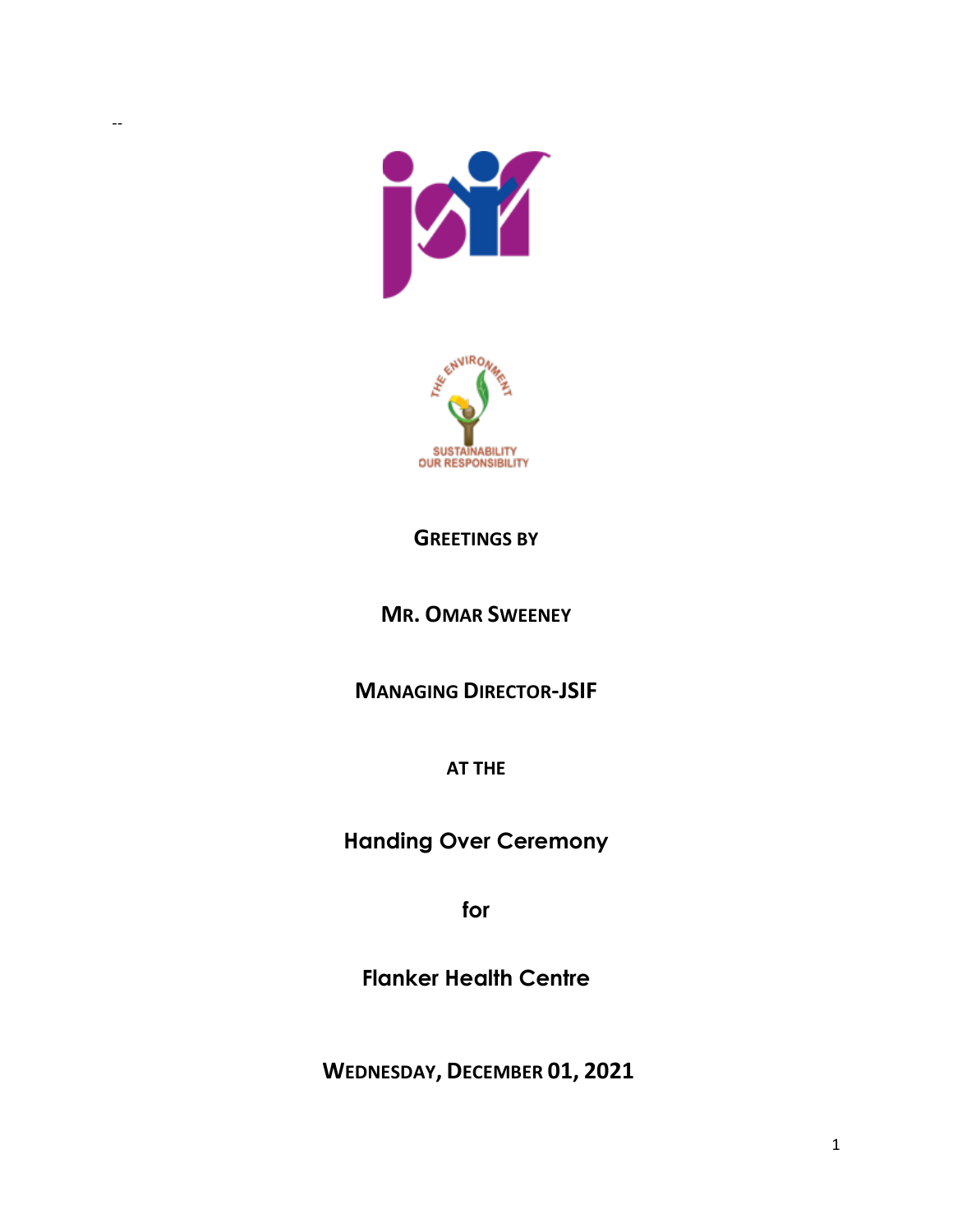## Salutations:

- Master of Ceremonies
- Dr. the Hon. Christopher Tufton- Minister of Health
- Cllr. Joshua Cummings, from the Norwood Division,
- Bishop the Hon. Conrad Pitkin Custos Rotulorum for the Parish of St James,
- Members of my hard-working JSIF team,
- Friends in the media
- Specially Invited Guests,
- and most especially our students who will be entering grade seven this September.

I bring you warm greetings on behalf of the Board, Management and

Staff of the Jamaica Social Investment Fund.

I am honoured to be in Flanker today to demonstrate the JSIF's commitment to restore our communities to havens of hope. A year ago, the JSIF announced its intention to spearhead a Health Centre Expansion Programme, in collaboration with the Ministry of Health and Wellness, the European Union, and the residents of St. James, which would result in the rehabilitation of four health centres in this parish.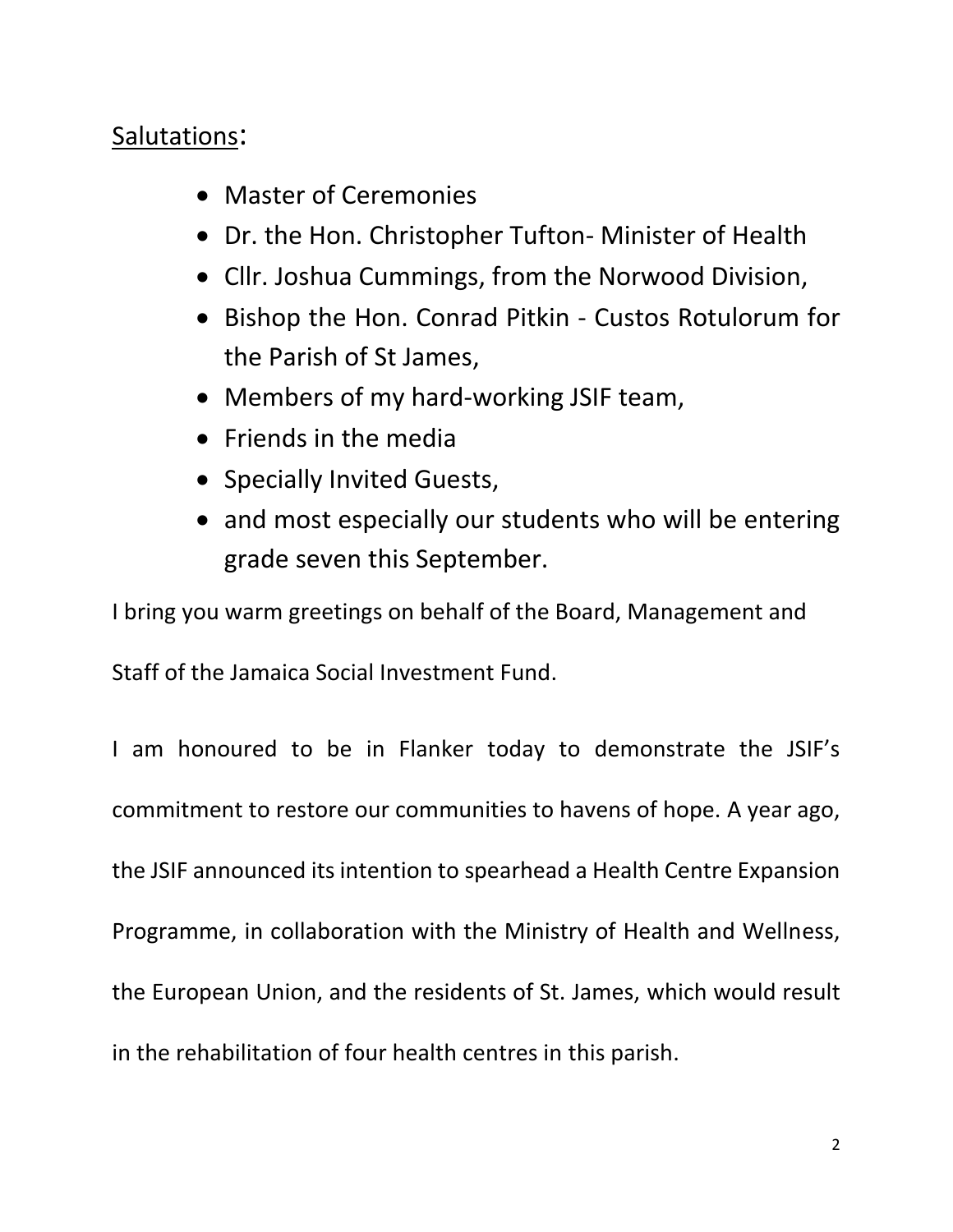It is indeed a pleasure to have been called upon to be one of the partners on this mission, as the Government of Jamaica seeksto advance its vision for the island's public health infrastructure.

Today, the community of Flanker boasts new, modern facilities, that will provide improved quality of service and infrastructure that will make both staff and patients incredibly pleased. Through an investment of J\$47,393,120 from the fourth phase of the European Union's Poverty Reduction Programme (PRP-IV), the scope of works undertaken to improve the working and patient care environment here at the Flanker Health Centre included the construction of an office for the Health Inspector; the construction of two Consultation Rooms and two offices to accommodate a Registered Nurse and a Midwife; construction of a Treatment Room, and a Dressing Room; expansion of the Medical Storage Area, and the Waiting Area; demolition and re-construction of the existing roof; construction of a chain linked perimeter fence; construction of a driveway and parking space; construction of a

3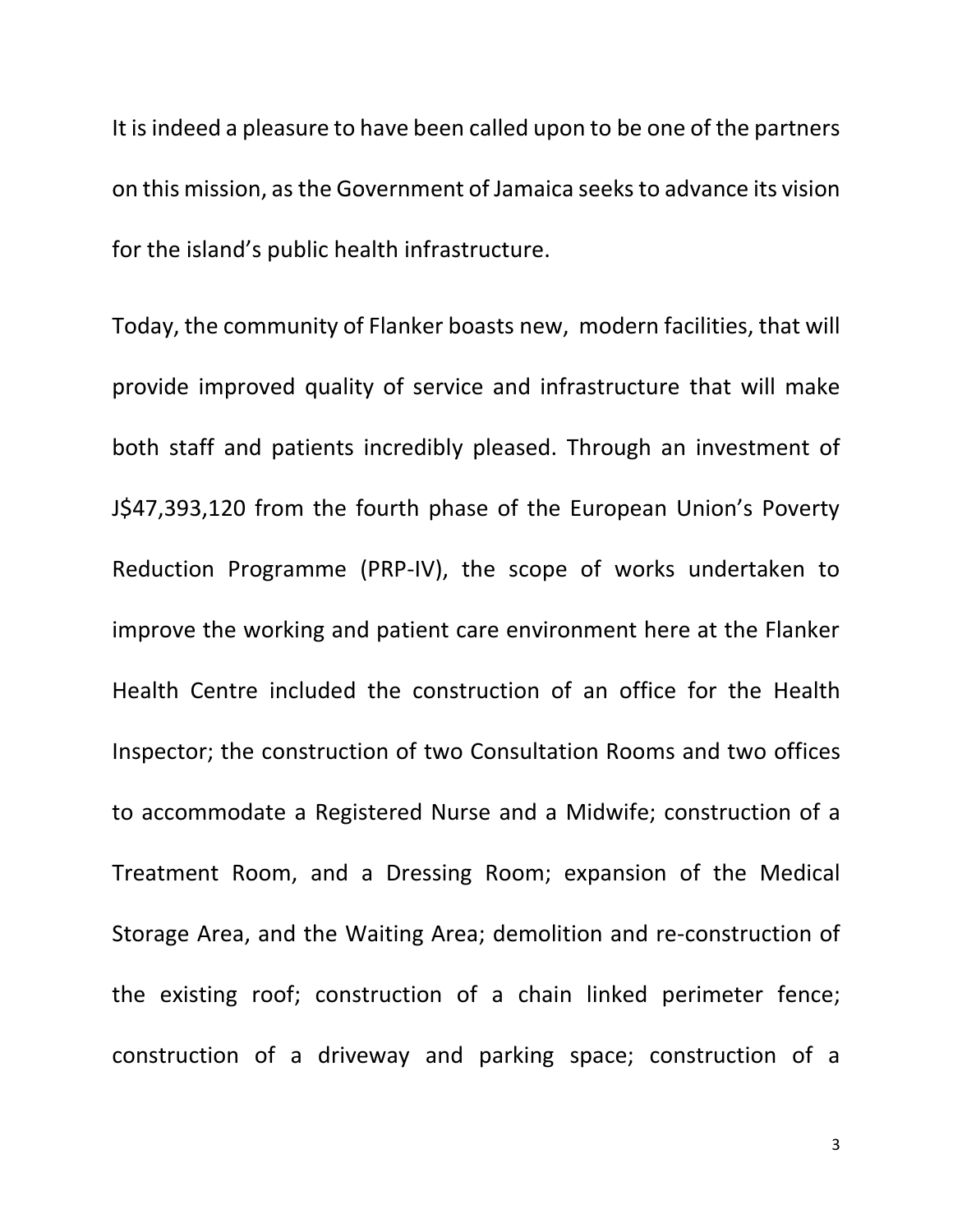kitchenette, and the construction of three Restrooms. Maintenance training was also provided to the administrators of the facility.

With the construction of this new, modern health facility, the 14 members of staff will be better able to deliver quality service to the approximately 3000 patients who visit this Health Centre on a monthly basis.

At the JSIF, we look forward to continuing to support improved health service delivery across Jamaica, and to continue the economic and social development efforts that we started in Flanker so many years ago; to build the foundation for an improved quality of life for the residents here.

Let me remind you that this health Centre belongs to the community, so I urge the residents to take care of these facilities, so they will serve you for generations to come.